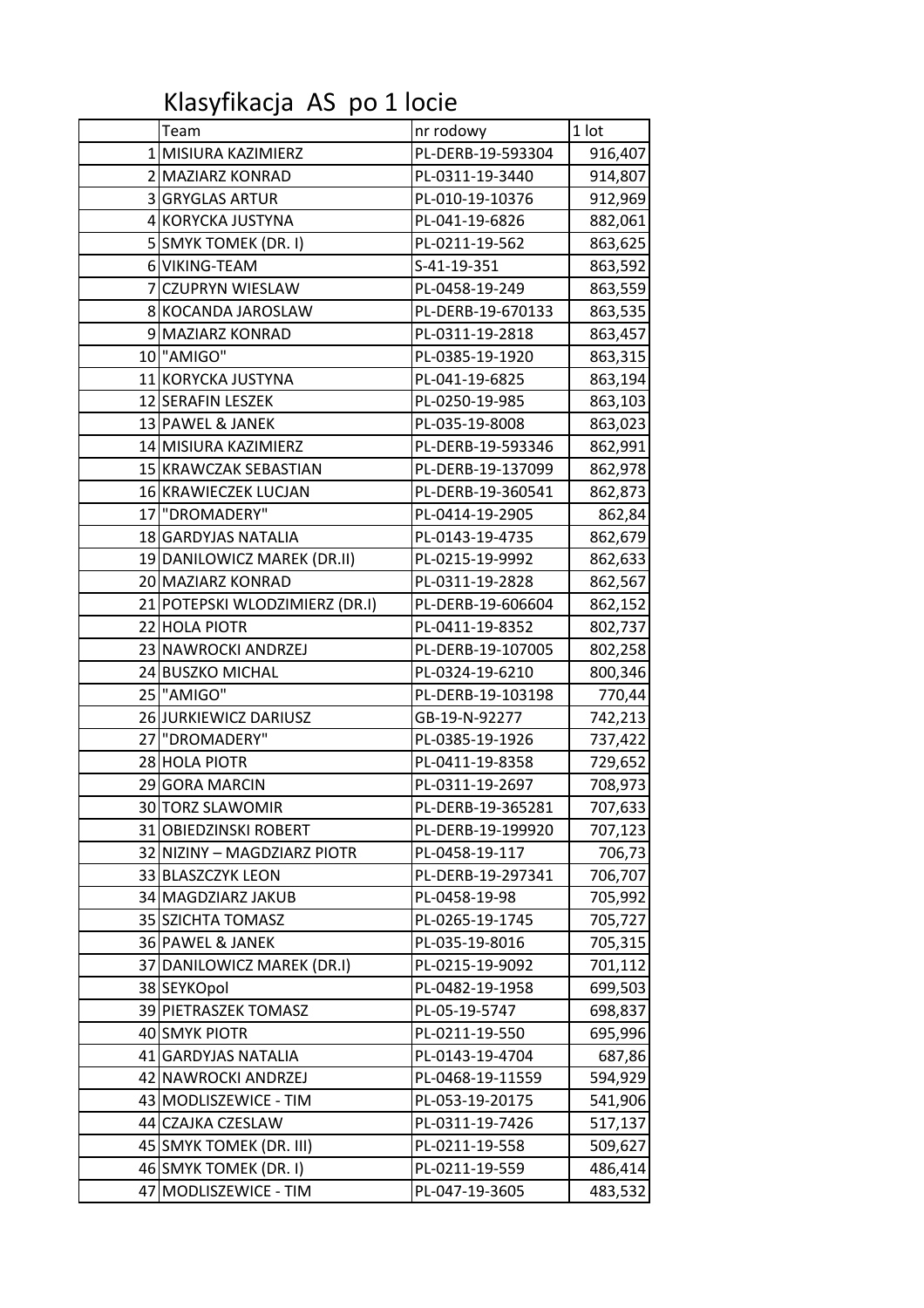| 48 BUSZKO JULIA                | PL-0324-19-6227   | 483,274 |
|--------------------------------|-------------------|---------|
| 49 WAJSZCZUK RYSZARD           | PL-0215-19-9829   | 468,69  |
| 50 "DROMADERY"                 | PL-0350-19-12760  | 447,997 |
| 51 POTEPSKI WLODZIMIERZ (DR.I) | PL-0211-19-620    | 438,166 |
| 52 SERAFIN LESZEK              | PL-0250-19-939    | 425,145 |
| 53 MAGDZIARZ JAKUB             | PL-0458-19-29     | 420,243 |
| 54 SCHNAIDER KRZYSZTOF         | PL-0232-19-376    | 373,46  |
| 55 NAWROCKI ANDRZEJ            | PL-DERB-19-107017 | 356,947 |
| 56 WAJSZCZUK RYSZARD           | PL-0215-19-9987   | 346,516 |
| 57 MAZIARZ KONRAD              | PL-0311-19-2851   | 342,555 |
| 58 ZIOBRONIEWICZ WOJCIECH      | BE-19-2084931     | 335,177 |
| 59 BUSZKO MICHAL               | PL-0324-19-6213   | 334,039 |
| 60 WAJSZCZUK RYSZARD           | PL-0215-19-9369   | 329,823 |
| 61 POTEPSKI WLODZIMIERZ (DR.I) | PL-DERB-19-606663 | 310,752 |
| 62 TORZ SLAWOMIR               | PL-DERB-19-365283 | 293,132 |
| 63 GIBA / STANI                | PL-0231-19-1772   | 271,737 |
| 64 DZIERZAK KRZYSZTOF          | PL-0497-19-1369   | 271,336 |
| 65 GORA MARCIN                 | PL-0311-19-2665   | 256,164 |
| 66 POPOWSKA MONIKA             | PL-014-19-7249    | 246,358 |
| 67 DANILOWICZ MAREK (DR.I)     | PL-0215-19-9989   | 244,54  |
| 68 MALEC MAREK                 | PL-0215-19-10711  | 244,337 |
| 69 SMYK TOMEK (DR. III)        | PL-0211-19-538    | 243,824 |
| 70 BUSZKO MICHAL               | PL-DERB-19-274896 | 243,576 |
| 71 MODLISZEWICE - TIM          | PL-047-19-3625    | 235,575 |
| 72 CYFRA MATEUSZ I TOMEK       | PL-0411-19-2402   | 232,626 |
| 73 MODLISZEWICE - TIM          | PL-047-19-3626    | 225,691 |
| 74 WEBER ADAM I HENRYK         | PL-0248-19-2050   | 225,641 |
| 75 POTEPSKI WLODZIMIERZ (DR.I) | PL-0211-19-726    | 221,735 |
| 76 MAZUR KAZIK                 | PL-0215-19-4060   | 220,31  |
| 77 PAWEL & JANEK               | PL-0321-19-5614   | 217,155 |
| 78 GIBA / STANI                | PL-0231-19-2938   | 217,121 |
| 79 SMYK PIOTR                  | PL-DERB-19-606560 | 216,588 |
| 80 KRAWCZAK SEBASTIAN          | PL-DERB-19-137093 | 197,735 |
| 81 VIKING-TEAM                 | S-41-19-354       | 103,116 |
| 82 SMYK TOMEK (DR. III)        | PL-0211-19-535    | 100,086 |
| 83 FLOREK RYSZARD              | PL-DERB-19-592312 | 98,75   |
| 84 WEDZINA JAROSLAW            | PL-0215-19-9853   | 92,783  |
| 85 KWIETNIOWSKI RAFAL          | PL-0215-19-11954  | 91,341  |
| 86 GRYGLAS ARTUR               | PL-010-19-10597   | 88,3    |
| 87 KAMIL RAFAL                 | PL-0215-19-9368   | 87,757  |
| 88 MASTER TIM                  | PL-047-19-3651    | 87,367  |
| 89 ZIOBRONIEWICZ WOJCIECH      | PL-DERB-19-124771 | 86,915  |
| 90 SZTOBNICKI PAWEL            | S24-19-542        | 86,021  |
| 91 NIZINY - MAGDZIARZ PIOTR    | PL-0458-19-40     | 85,563  |
| 92 TORZ SLAWOMIR               | PL-DERB-19-370414 | 85,27   |
| 93 MALEC MAREK                 | PL-0215-19-10712  | 84,689  |
| 94 "AMIGO"                     | PL-010-19-1571    | 83,498  |
| 95 SZTOBNICKI PAWEL            | S24-19-529        | 83,496  |
| 96 JURECZKA KRZYSZTOF          | PL-DERB-19-296985 | 82,757  |
| 97 DUBIEL ZBIGNIEW I MONIKA    | PL-0311-19-6043   | 81,934  |